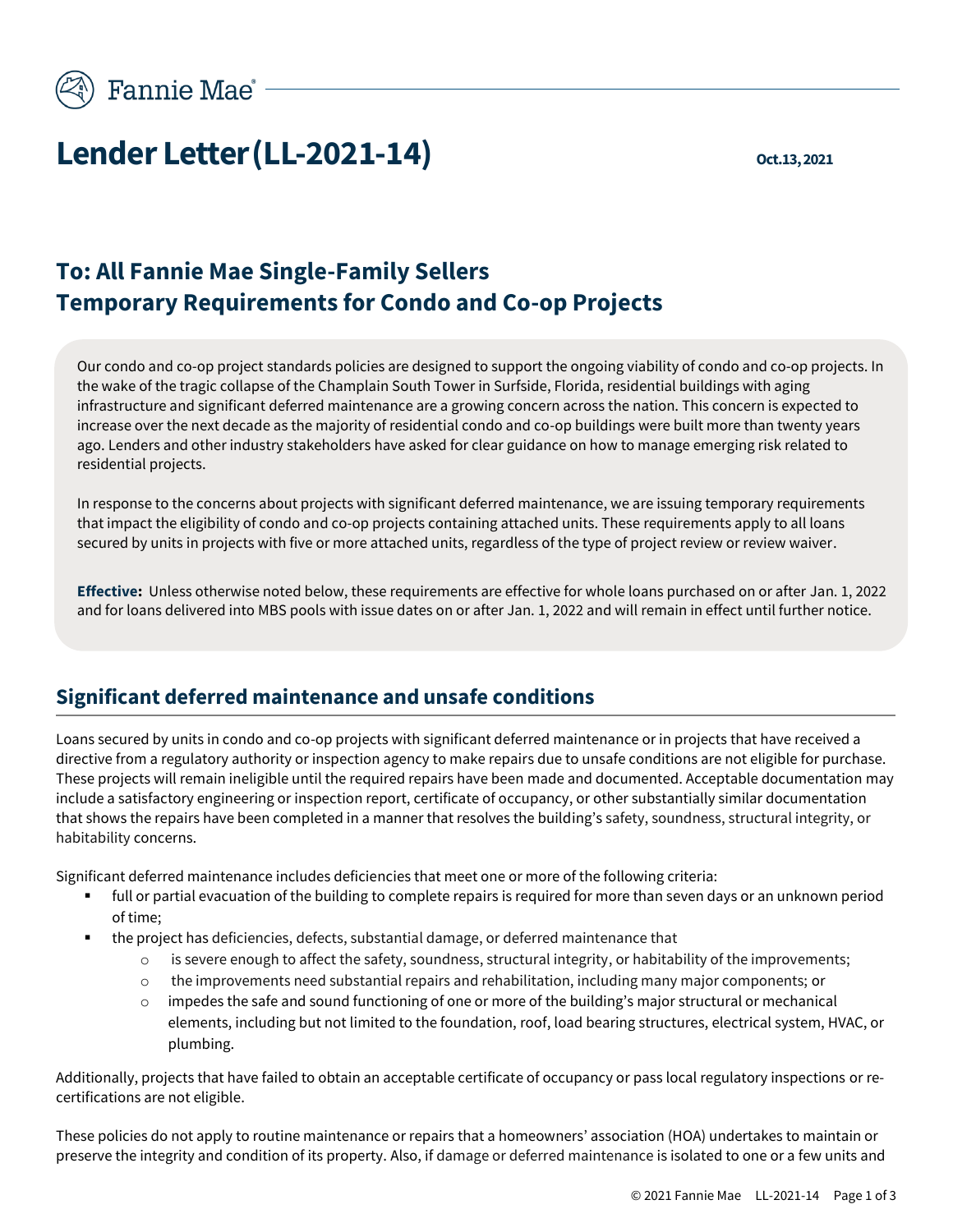

does not affect the overall safety, soundness, structural integrity, or habitability of the improvements then these project eligibility requirements do not apply. Examples of this scenario include water damage to a unit due to a leaky pipe that is isolated or damage from a small fire impacting the interior of a specific unit. However, if the subject property unit is affected, our standard requirements for property condition apply.

#### **Special assessments**

Any current or planned special assessment, even if paid in full for the subject unit, must be reviewed to determine acceptability. The lender must document the loan file with the following:

- the reason for the special assessment;
- the total amount assessed and repayment terms;
- documentation to support no negative impact to the financial stability, viability, condition, and marketability of the project; and
- borrower qualification with any outstanding special assessment payment.

The lender is expected to obtain the financial documents necessary to confirm the association has the ability to fund any repairs. If the special assessment is related to safety, soundness, structural integrity, or habitability, all related repairs must be fully completed or the project is not eligible. Additionally, If the lender or appraiser is unable to determine that there is no adverse impact, the project is ineligible.

#### **Condo Project Manager "Unavailable" status**

We are changing the status of projects in Condo Project Manager™ (CPM™) to "Unavailable" when we become aware of projects that do not meet these temporary eligibility requirements or that do not meet our standard *Selling Guide* requirements for project eligibility. Effective immediately, loans secured by units in any project with a CPM status of "Unavailable" are ineligible for purchase, regardless of the project review process used in underwriting the loan. Lenders can check the status of a particular project by accessin[g CPM.](https://singlefamily.fanniemae.com/applications-technology/condo-project-manager) If a lender has documentation to resolve eligibility issues for projects noted as unavailable in CPM, they are encouraged to submit that documentation for consideration using the CPM mailbox[: CPM\\_manage@fanniemae.com](mailto:CPM_manage@fanniemae.com)

#### **Reserve requirements**

We are also suspending the *Selling Guide* flexibility that allows a lender to obtain a reserve study in lieu of the condo project meeting our 10% budget reserve requirement. Reserve studies are an important tool to help HOAs plan for future needs. It is best practice for HOAs to obtain a reserve study, keep it updated, and follow its recommendations for reserves and maintenance schedules. However, projects that budget less than 10% of the HOA's assessment income may be at increased risk for significant deferred maintenance and special assessments. Lenders may submit exception requests to us through the Project Eligibility Review Service (PERS) process for established projects that do not meet our minimal reserve requirements but that have a reserve study demonstrating sufficient reserves. We will not consider such requests for new projects at this time.

## **Project eligibility waivers**

Effective immediately Project Eligibility Waivers (PEWs) will not be issued for significant deferred maintenance, failure to obtain a certificate of occupancy, failure to complete or pass a regulatory inspection, or projects subject to large special assessments as described above. Additionally, all new requests related to PEWs for project insurance policy deficiencies are suspended.

### **Best practices and reminders**

As a best practice, the lender should review the past six months of a project's HOA meeting minutes and obtain information about any maintenance or construction that may have significant safety, soundness, structural integrity, or habitability impacts on the unit or the project. References to items such as improvements, renovations, inadequate reserve funding, budget deficits, and